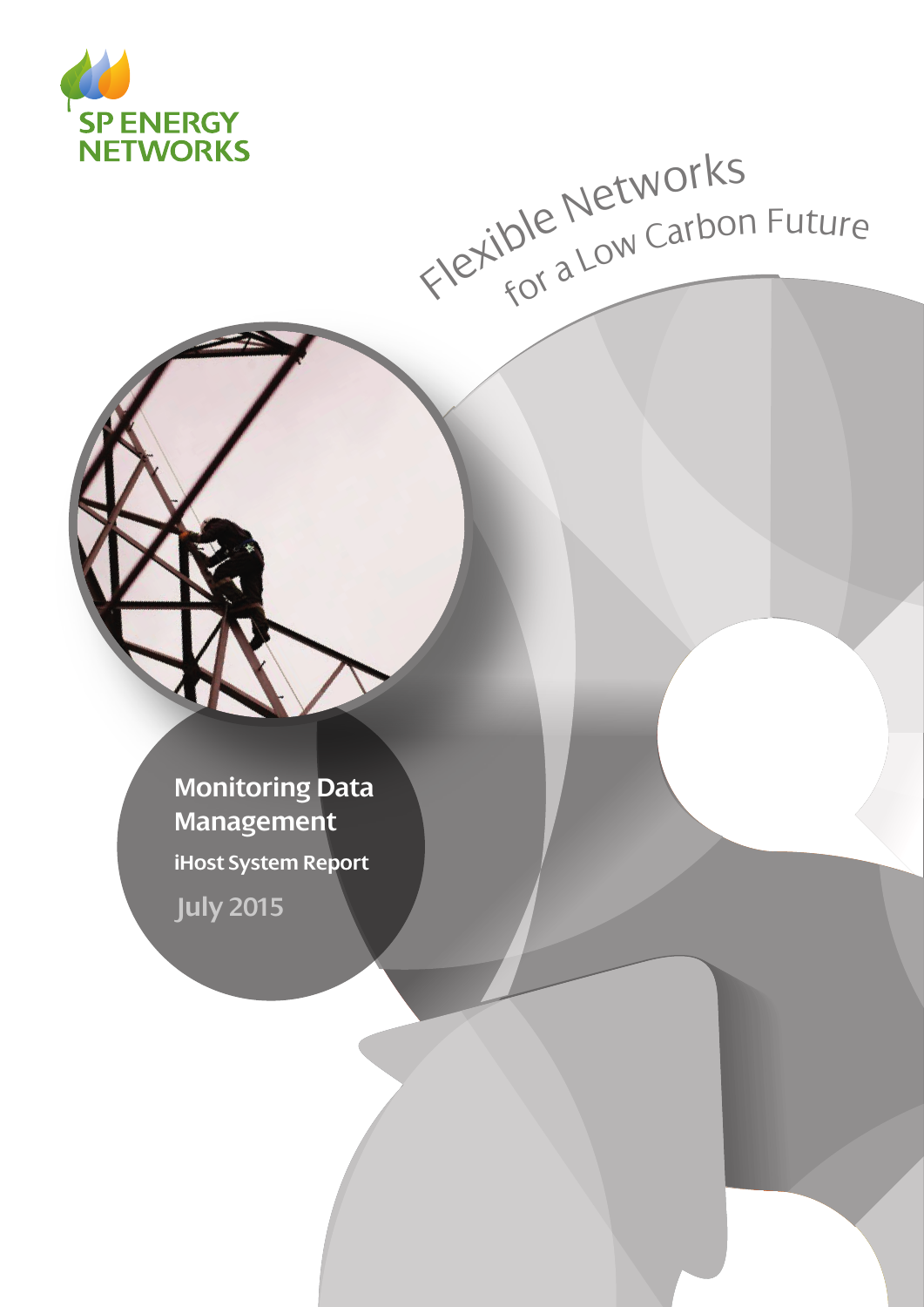## 1. Project Background

From 2012 - 2015, Nortech was a collaborative partner in SP Energy Networks' (SPEN) LCN Fund project: Flexible Networks for a Low Carbon Future (Flex Net).

Nortech Management Limited was identified as a project partner because it is a specialist company in monitoring, control and integration of complex systems for electricity networks. Nortech designs and supplies remote site monitoring solutions and other specialist technology to electricity utilities, telecom network providers, the security industry and other blue chip companies with geographically spread networks and assets.

Nortech's core business involves the supply and monitoring of fault passage indicator solutions, as well as the design, development and supply of remote telemetry solutions. Data is gathered and communicated to Nortech's iHost system – a software platform, utilised to varying degrees by each of the UK DNOs, for data concentration, protocol conversion, field device management, data storage and data visualisation.

Prior to the commencement of the project, Nortech worked with SPEN on a number of previous project and deployments. One such project was the LCN Fund Tier-1 project "Implementation of Real-time Thermal Ratings", which was a forerunning trial of the 33kV dynamic thermal ratings deployment as part of Flex Net. In addition, SPEN had previously adopted Nortech's iHost platform for the middle-management of data and devices downstream of the Network Management System (NMS).

On this basis, Nortech was selected by SPEN to be responsible for collecting the data from the remote field devices, deployed as part of Flex Net. Nortech's remit was also to store the data and take responsibility for disseminating it to the other relevant parties within the project.

Along with SPEN, Nortech collaborated with TNEI and the University of Strathclyde, as the other project partners. Nortech also worked closely with the manufacturers of monitoring equipment to integrate their devices into iHost.

Nortech provided a £60,000 in-kind contribution, in the form of developments and enhancements to iHost, to add benefit and transferrable outcomes to the Flex Net project for UK DNOs and as a result, their distribution customers.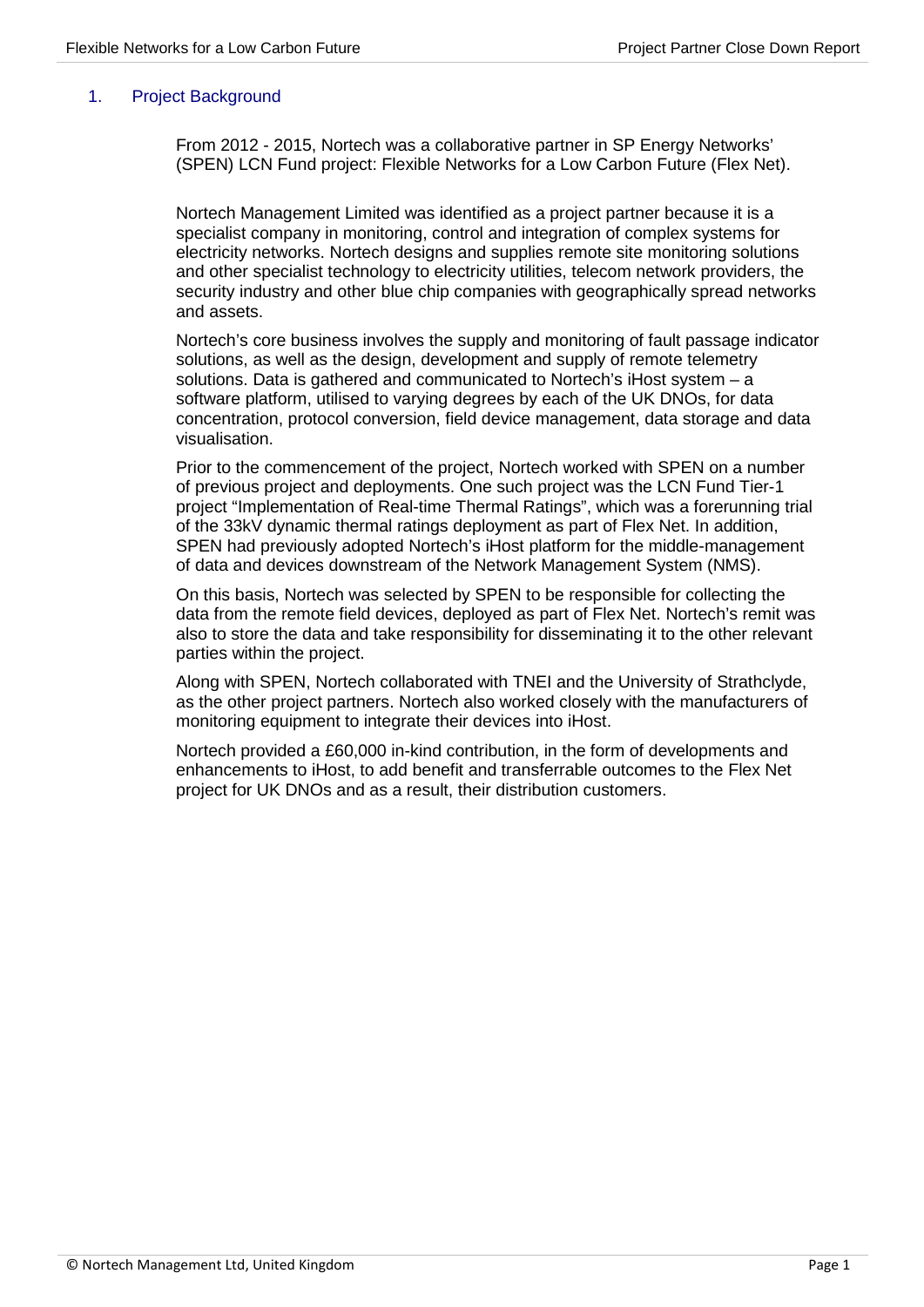# 2. Scope and Objectives

Working with other project stakeholders Nortech was responsible for designing the data transport, visualisation and reporting system for the project. In summary the scope included:

- Requirements gathering from all stakeholders especially the data consumers;
- Design of overall system to ensure performance, data storage, data retrieval, back-up and security requirements were met;
- Modification of the existing iHost system to provide visualisation and reporting as required and specified by the users;
- Integration work with the substation monitoring devices to accept data into iHost;
- Integration work with 3rd party systems (for example, where iHost was an intermediary to convert proprietary data formats into standard data formats);
- Supply of SIM cards; and
- Supply, install and maintain the central server's hardware and software.

In order to achieve the above and in addition, Nortech provided both technical consultancy and system integration work.

Nortech's objectives were defined by a number of milestones, as outlined below:

- 1. Definition of user requirements;
- 2. Completion of substation monitoring device interfaces to iHost;
- 3. Initiation of monitoring service with provision of SIM cards and installation of iHost servers;
- 4. Completion of design document, user scheme modifications and user interface changes ready for testing;
- 5. On-going consultancy services;
- 6. On-going monitoring service in the form of SIM card provision and data hosting via iHost.

## 3. Success Criteria

The success criteria linked directly to the timely delivery of the above-mentioned milestone deliverables to the satisfaction of SPEN and other stakeholders. Targets were set, such as the deployment of the monitoring infrastructure ahead of equipment installations to ensure that data could be collected from Day One of commissioning.

Furthermore, Nortech also aimed to support SPEN with their over-arching Successful Delivery Reward Criteria objectives, defined as part of the original Flex Net bid (for example, deploying innovative solutions in England, Scotland and Wales).

Nortech's success criteria also centred around the delivery of quality customer service and technical support. The project's success was also measured by the opportunities to secure of follow-on work with SPEN and the experience gained through the integration of new substation monitors within iHost, leading to opportunities for downstream work with other UK DNOs.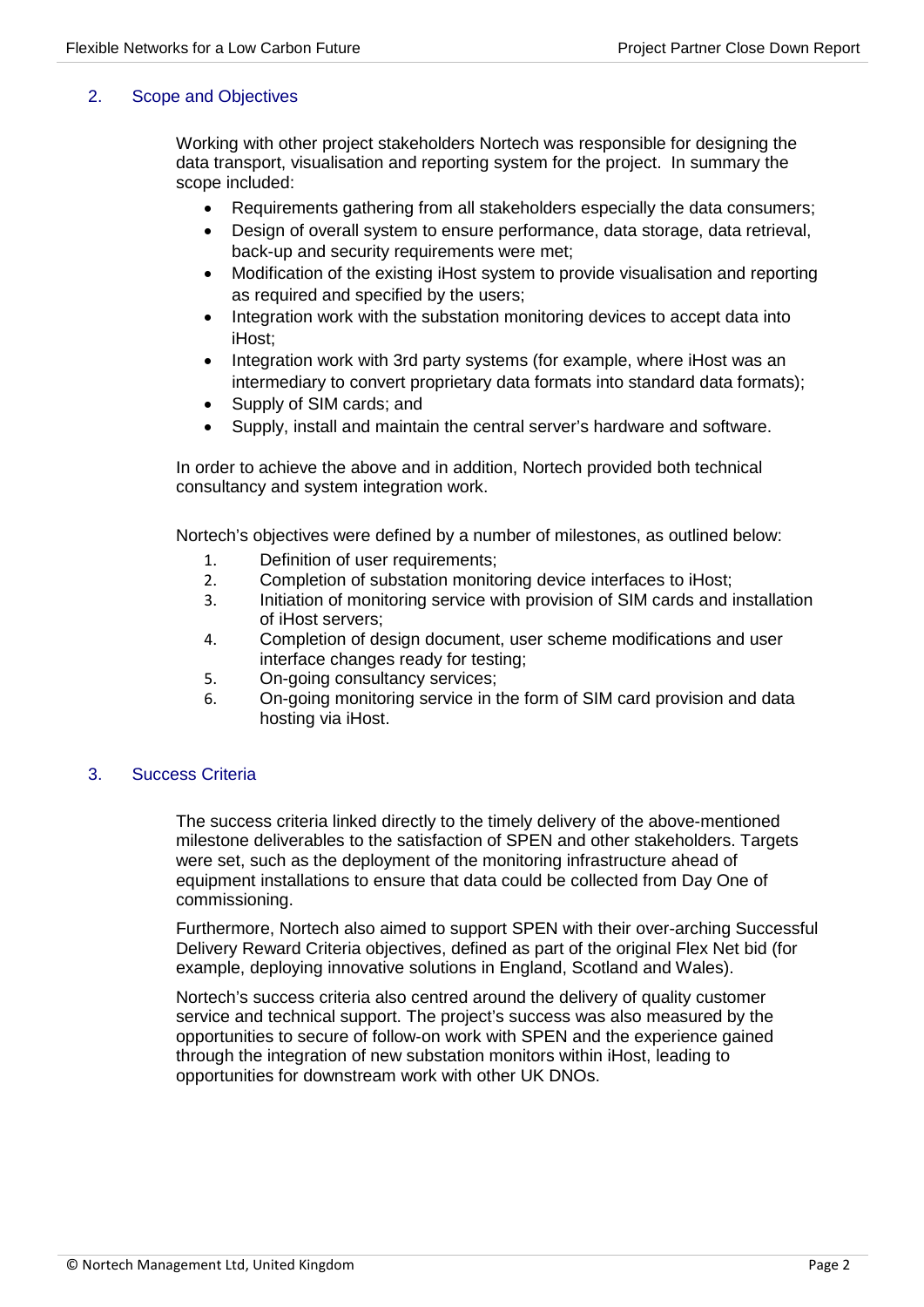## 4. Details of Work Carried Out

#### 4.1. Gather customer requirements

The first stage of the project for Nortech was to work with SPEN and the other project partners to gather the requirements for the projects. Meetings were held with the project stakeholders to discuss how they would like the data collected, and in what form they would like the data delivered (frequency, format, delivery mechanism etc.) from these meetings an internal requirements specification was produced, this in turn allowed Nortech to design a system that would meet the requirements of each of the project partners.

#### 4.2. System Architecture

Due to the time constraints imposed by the project, the options of SPEN adapting an in-house system, or procuring an in-house system were considered unlikely to deliver within the required project timescales. Nortech's iHost could be deployed to sit outside of SPEN' corporate systems, thus de-risking main business operations. The system architecture was relative quick to deploy as it was not subject to the normal time constraints as an internally sourced solution.

Once the requirements had been captured from the project stakeholders, a high level system architecture was designed, as given in Figure 1. This covered how the various system components would communicate together.



#### **Figure 1 - System Architecture**

The overall system consists of various components, hosted together in a single colocation rack in Nortech's datacentre.

#### 4.2.1. Firewall

Security was an important consideration for the project, a WatchGuard XTM330 firewall was selected to ensure that only very specific services were accessible from the public Internet, whilst allowing Nortech remote access to the servers for support and administration.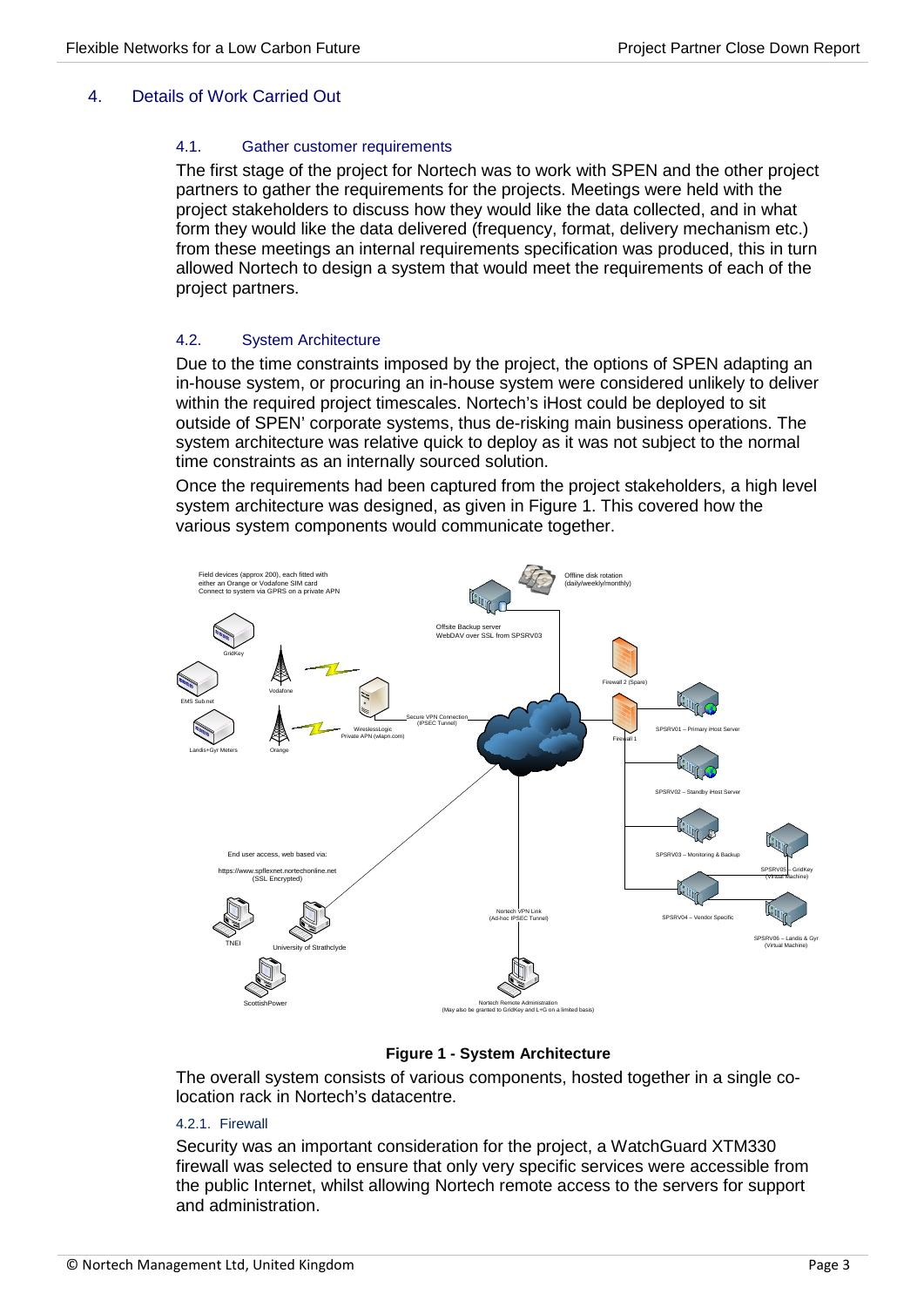Once commissioned the firewalls were maintained through the project, updating rules where necessary and performing firmware upgrades at specified intervals. A second cold-standby firewall was supplied and configured as part of the project, so that in the case of a firewall failure there would only be a minimum interruption to service whilst the cold standby firewall was powered up.

#### 4.2.2. Private APN Link

In order to protect the remote field devices from being internet connected, their GPRS traffic is sent to a Private APN. This provides a gateway from the devices that keeps their communications separate from internet traffic.

In order to get the communications from the Private APN to the iHost servers a link into the Private APN was required. This was achieved by means of a Virtual Private Network (VPN) to the supplier of the SIM cards. The VPN traffic was encrypted using IPSEC, and terminated at the Firewall.

#### 4.2.3. iHost server

The iHost server was the main component of the system. This is responsible for:

- Communicating with the field devices, using the variety of different protocols
- Storing the data in an online database
- Holding meta data about the various sites
- Exporting the data in various formats, as requested by project partners.
- Making the data available via WebDAV for project partners to download
- Making the data available via a user friendly web interface

iHost is hosted on two servers, one acts as a primary sever, carrying out the device communications and hosting the web interface. The second server holds a replica of the database from the primary server. Should the primary server fail, the secondary server can be quickly promoted to the role of primary server, allowing the service to be resumed with a minimal interruption. (All of the field devices are able to buffer data for a limited period of time in the case of a server outage)

The servers themselves have redundant power supplies, fans and hard disks, these greatly reduce the chance of a server failure. They are also fitted with Remote Administration Cards (RAC) these give remote KVM (Keyboard, Video and Mouse) access allowing the servers to be administered remotely. This was an important feature as the servers were co-located at a datacentre remote from Nortech's normal offices, travelling to the data centre to perform administration would have greatly increased the time it would have taken Nortech to respond to technical support requests. The RAC also allows servers to be powered up and down remotely, and reset, if required.

#### 4.2.4. Monitoring and Backup Server

A separate server was commissioned to store backups, and provide continuous monitoring of the system. Backups from the various servers are collated onto this server, before being copied offsite.

The backup server has a basic level specification, with 2TB of disk space for storing the data backups.

#### 4.2.5. Offsite Backups

Whilst 3 copies of the data are stored in the data centre (iHost primary server, iHost secondary server and backup server) a separate offsite copy is also made on a regular basis, this guards against total destruction of the data centre, and also malicious attackers gaining unauthorised access and deliberately destroying the data. The Offsite backups are stored on media that is taken offline for additional security.

#### 4.2.6. GridKey Server

Whilst the iHost server handles the data collection from the GridKey field devices, it does not implement the functionality required to remotely configure and manage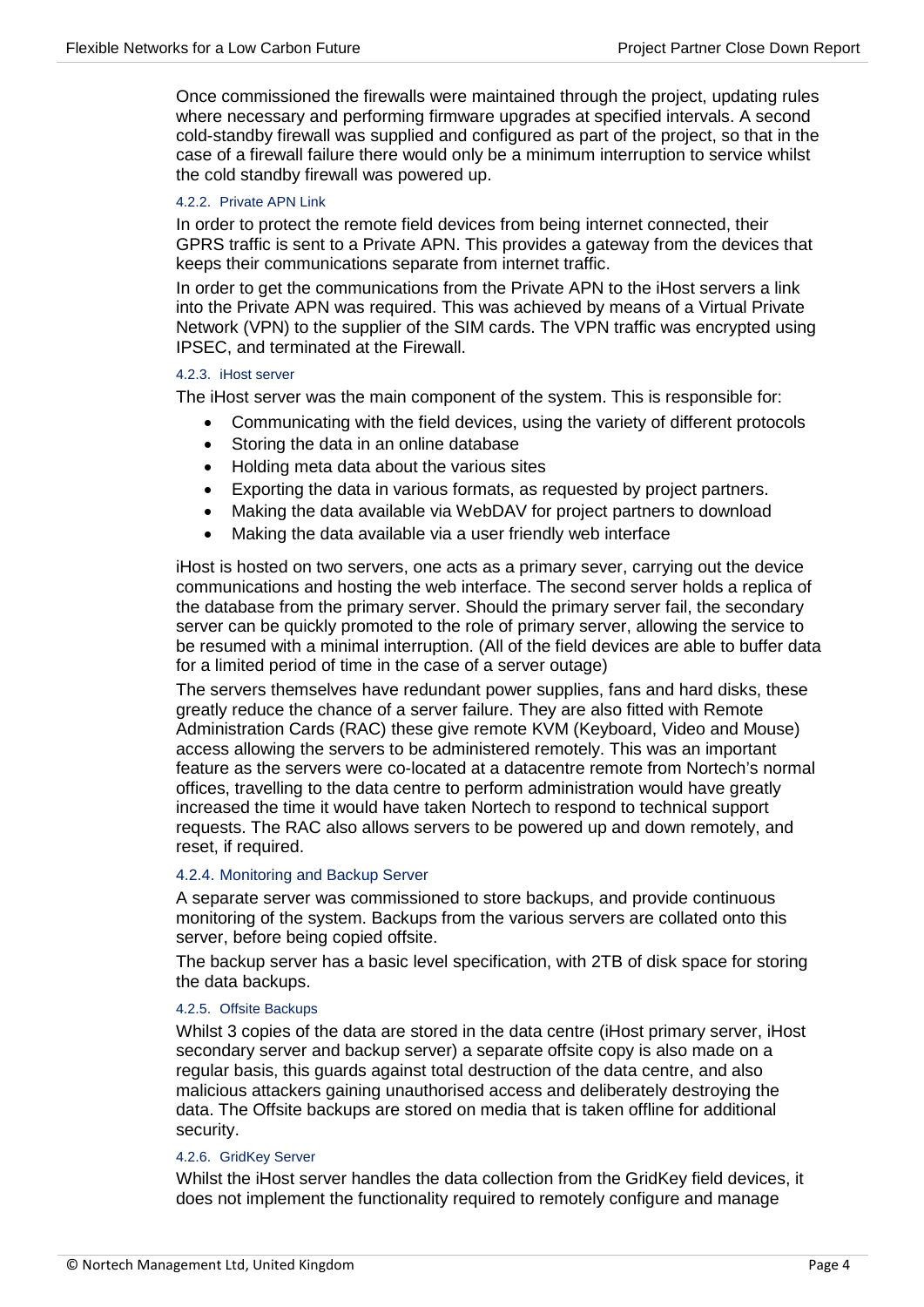firmware for the units. To provide this functionality the Gridkey software was installed on a separate server. As the workload of this server is very light, it was commissioned as a virtual server, sharing the same physical server as the Landis+Gyr software. Making this system two virtual hosts allowed Nortech to grant Gridkey and Landis+Gyr remote access to the servers, independently so they could provide remote technical support to the project and their devices.

#### 4.2.7. Landis+Gyr Server

A small number of Landis+Gyr Smart Meters were installed as part of the project. These communicate using the DLMS protocol. The DLMS protocol wasn't implemented as a supported iHost protocol at the time of the project. Given the small number of devices to be installed by the project, it was considered too costly and time consuming to add DLMS protocol to iHost. An alternative approach was adopted, this involved installing the Landis+Gyr 'Advance' software to communicate with the meters. This communicates with the Smart Meters using DLMS protocol, and stores the data in an internal data store. Data is then exported from Advance in CSV format on a daily basis. The CSV files are then imported by the iHost server, and the data made available in the same manner as the other devices monitored by the project.

#### 4.3. System Sizing

A study was also undertaken to understand the number of devices that would be deployed throughout the lifetime of the project, and an estimate of the volume of data that these devices would generate.

In summary:

- 200 sites, on average with 150 data points each
- 30,000 data points in total
- 144 readings/day/point
- 4,320,000 readings/day
- 1,576,800,000 readings/year x 2 years = 3,153,600,000 total readings (estimated)

This allowed Nortech to decide on a hardware specification for the project servers, and ensure that sufficient power, cooling, and Internet Bandwidth would be available to meet the needs of the devices and the end users.

## 4.4. Supply SIM cards

Once the basic data communication requirements had been defined for the various devices being deployed by the project, then negotiations were entered into with SIM card providers to select suitable SIM cards for this project.

WirelessLogic were selected to provide the SIM cards, using Vodafone and Orange as the network operators. WirelessLogic add a private APN service to the SIM cards provided by the network operators. This private APN allows the communications to operate as a closed system, rather than passing the data over the public internet.

The private APN also allows static IP address to be assigned to the SIM cards. Whilst this is technically possible without the use of a private APN, the supply of IPv4 addresses has been exhausted, and SIM cards with Public Fixed IP addresses are no longer available from suppliers. Static IP addresses are required for devices that communicate with DNP3.0 and DLMS protocols, as the connections are established by the central host (rather than the device)

Following signal level surveys by SPEN, it was decided that Vodafone SIM cards would be utilised for the Wrexham and Whitchurch area sites, and Orange for the St. Andrews sites.

SIM cards were shipped directly to equipment suppliers so they could be factory installed and tested prior to dispatch. Minimising the risk to the project when commissioning equipment on site.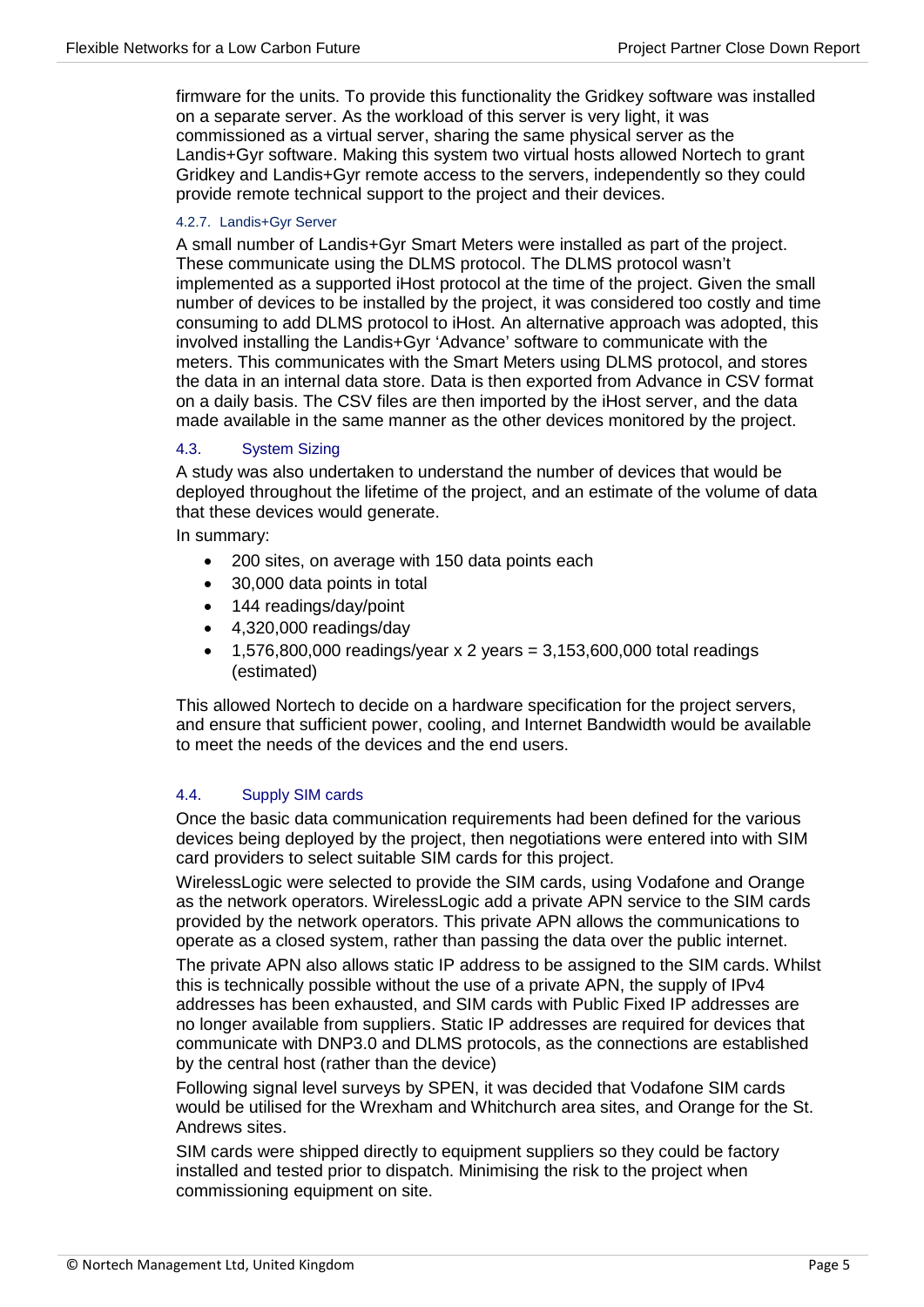#### 4.5. Purchase and commission server hosting space

As part of the System Architecture design, the space, and power requirements for the servers and communications equipment were determined, this allowed Nortech to select a supplier for providing the co-location server hosting facilities.

Pulsant were selected as the preferred supplier, being able to offer space at a competitive price, and having a track record of working with Nortech on previous projects, where they have provided a high quality service and facilities throughout the UK.

The data centre facility provides empty half height (22U) 19" server rack, with 8A of power, and a high speed internet connection. This was deemed sufficient server space for the initial requirements of the project, whilst providing some headroom should additional space or power have been required.

Facilities provided by the data centre include redundant Uninterruptable Power Supplies (UPS), Generators, Cooling, and Internet Connectivity, these work together with the equipment installed by Nortech to ensure that the system benefited from a very high degree of availability throughout the project.

The data centre is also responsible for the physical security of the servers, access to the data centre is controlled by the use of strict identity checks, CCTV and access cards. Once inside the data centre, access to the cabinet where the servers are located is controlled by the use of a combination lock.

The servers installed in the datacentre are depicted in Figure 2.

#### 4.6. Purchase and commission servers

Nortech used the figures obtained from estimating the volume of data to be collected, along with the experience from other similar projects to produce a specification for the servers, then worked with suppliers to procure hardware to this specification.

Once the hardware was purchased, iHost was installed, configured at Nortech's office, and the completed servers installed at the data centre alongside the required networking equipment.

Installing the servers included a continuous monitoring system (Nagios) that checks 60 health parameters every 5 minutes and notifies Nortech support staff by email or SMS message in the event of any problems being detected. Free disk space is an example of a monitored parameter, should the free space drop below 25% on any of the server disks, an alert is sent, preventative action can then be taken to ensure that a lack of disk space doesn't cause any interruption to service.

For servers with redundant hardware, it is very important to monitor to health of the hardware components, for example, should a power supply fail the server will continue to function, however it is important that the failed power supply should be replaced as quickly as possible to eliminate the chance of a second power supply failure resulting in a loss of service.

The Nagios monitoring system is depicted in Figure 3.

## 4.7. Setup links to SIM providers

Once the firewalls were in place, the VPN link to the SIM card provider was established and tested. Firewall rules were also established to ensure that the SIM cards only provide access to the bear minimum of services required to allow devices to report data.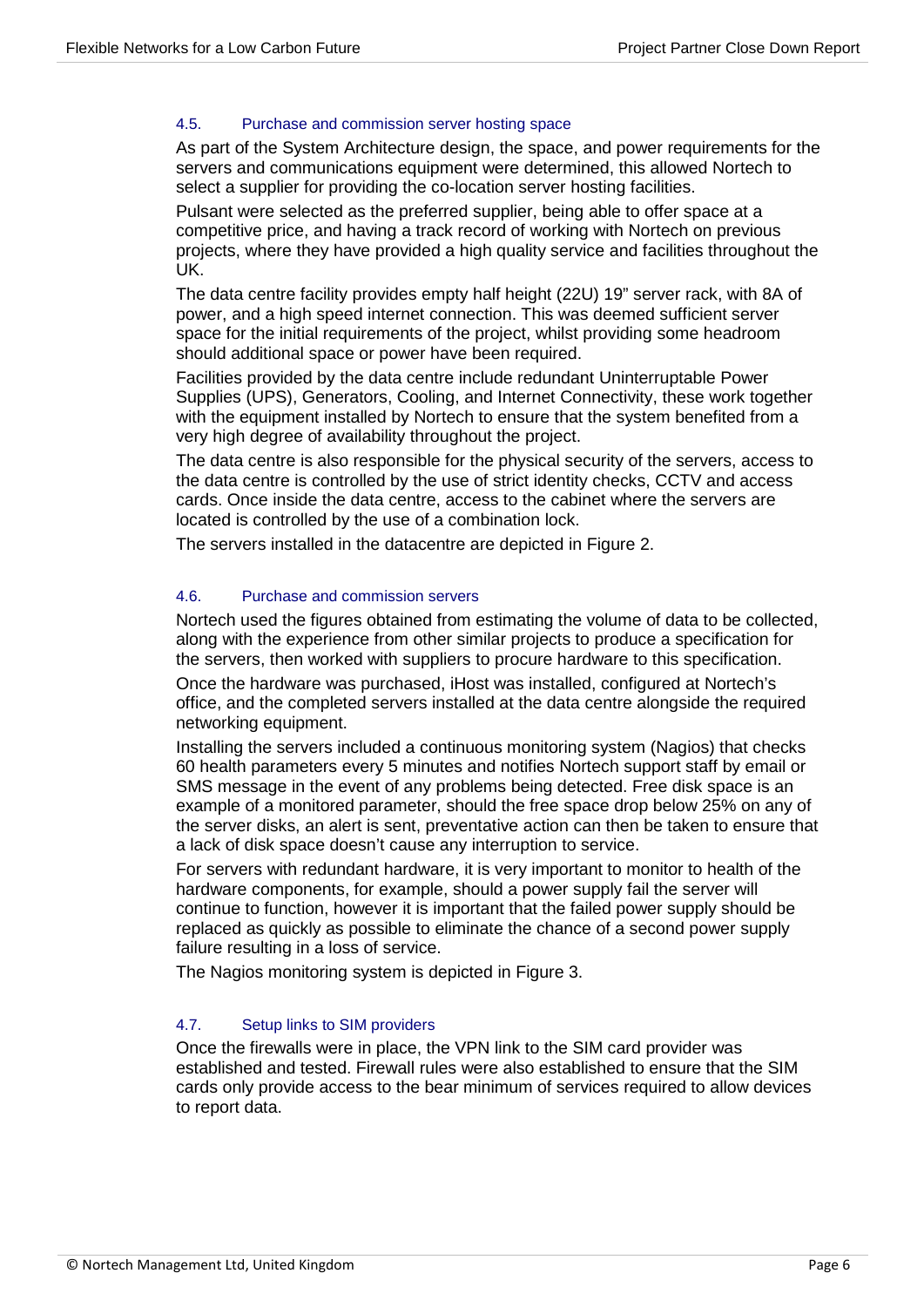

**Figure 2 - Servers installed in the data centre**



**Figure 3 - Nagios server monitoring system**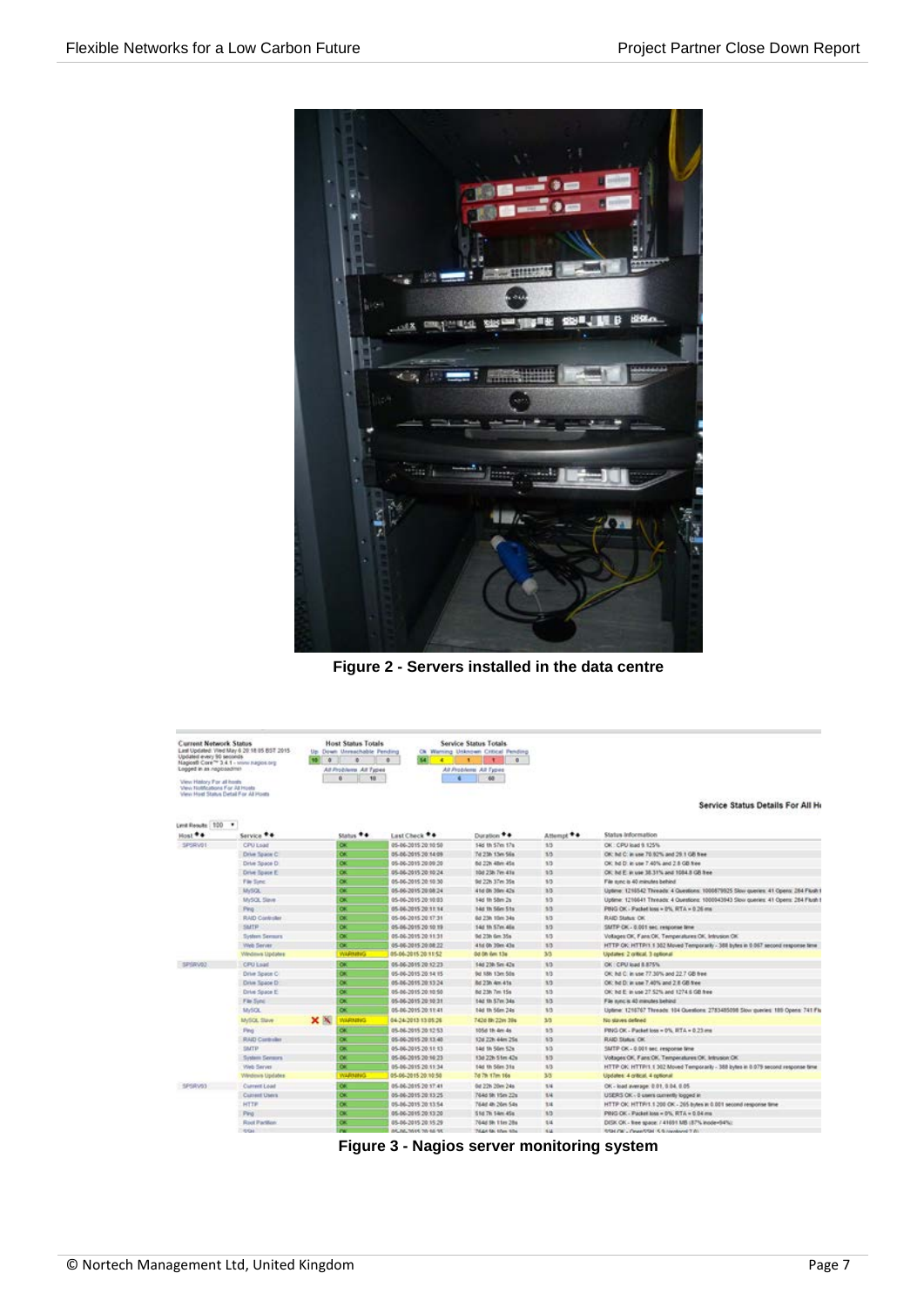#### 4.8. Modify iHost software for updated Gridkey protocol

Gridkey made some changes to the protocol that their equipment uses to report data to the central host, in order to accommodate a requirement from the Flex Net project that instantaneous values were recorded, rather than averages.

Once this change had been tested in Nortech's test environment, it was deployed to the Flex Net iHost server, prior to any Gridkey devices being deployed.

#### 4.9. Provide technical support

Throughout the lifetime of the project, and in particular during the installation and commissioning of the field devices, Nortech provided telephone and email support to SPEN and project partner staff, as and when required.

An example of an issue that Nortech were able to provide for is providing assistance with resolving communications stability problems experienced by the sub.net devices.

#### 4.10. Export data from iHost

#### 4.10.1.University Research Partners

Nortech developed data export routines to export the data in a CSV file format, agreed with the University of Strathclyde and TNEI, this data was automatically exported on a daily basis, and made available to authorised users to download using the WebDAV protocol.

#### 4.10.2.Distributed Grid Analytics (DGA)

IBM were contracted by SPEN to look at new ways of analysing the data captured by the Flex Net Project. This involved Nortech adding various new metadata fields to various sites within the iHost database, then exporting the data in a particular format as agreed with IBM. The additional metadata allowed the DGA to cross reference assets on the electrical model of the network to the values being taken. This data was made available via FTPS for IBM to download from the iHost servers directly.

## 4.11. Integrate data availability reports into iHost

One of the first tasks the University of Strathclyde undertook with the data was analyse it for completeness. As part of this process they developed a series of Excel macros that allowed missing data to be easily visualised on a coloured 'heat map'.

Nortech undertook to integrate these reports into iHost, so that they could be quickly and easily run to allow users to check that all of the data was being reported correctly.

The data availability visualisation in Figure 4 highlights devices that are having problems with communications, but also system wide issues that may have affected all of the devices communicating with the system.

## 4.12. Provide Mimics for Substation monitors

Mimic displays were developed to allow the real time data being collected from substations to be quickly and easily visualised. The mimic displays were developed based on requirements specified by multiple DNOs (for example Electricity North West, as well as SPEN), facilitating replication of the solution beyond the project demonstration. An example mimic for an LV substation is given in Figure 5.

#### 4.13. Collecting data from Smart Meters

A small number of Landis+Gyr smart meters were deployed by the FlexNet project to collect voltage data from the end of feeders at customer's supply points.

As these meters don't support any of the many protocols supported by the iHost servers, the data is initially collected by Landis+Gyr 'Advance' software, running on a server, hosted in the same rack as the iHost servers. This software collects the data,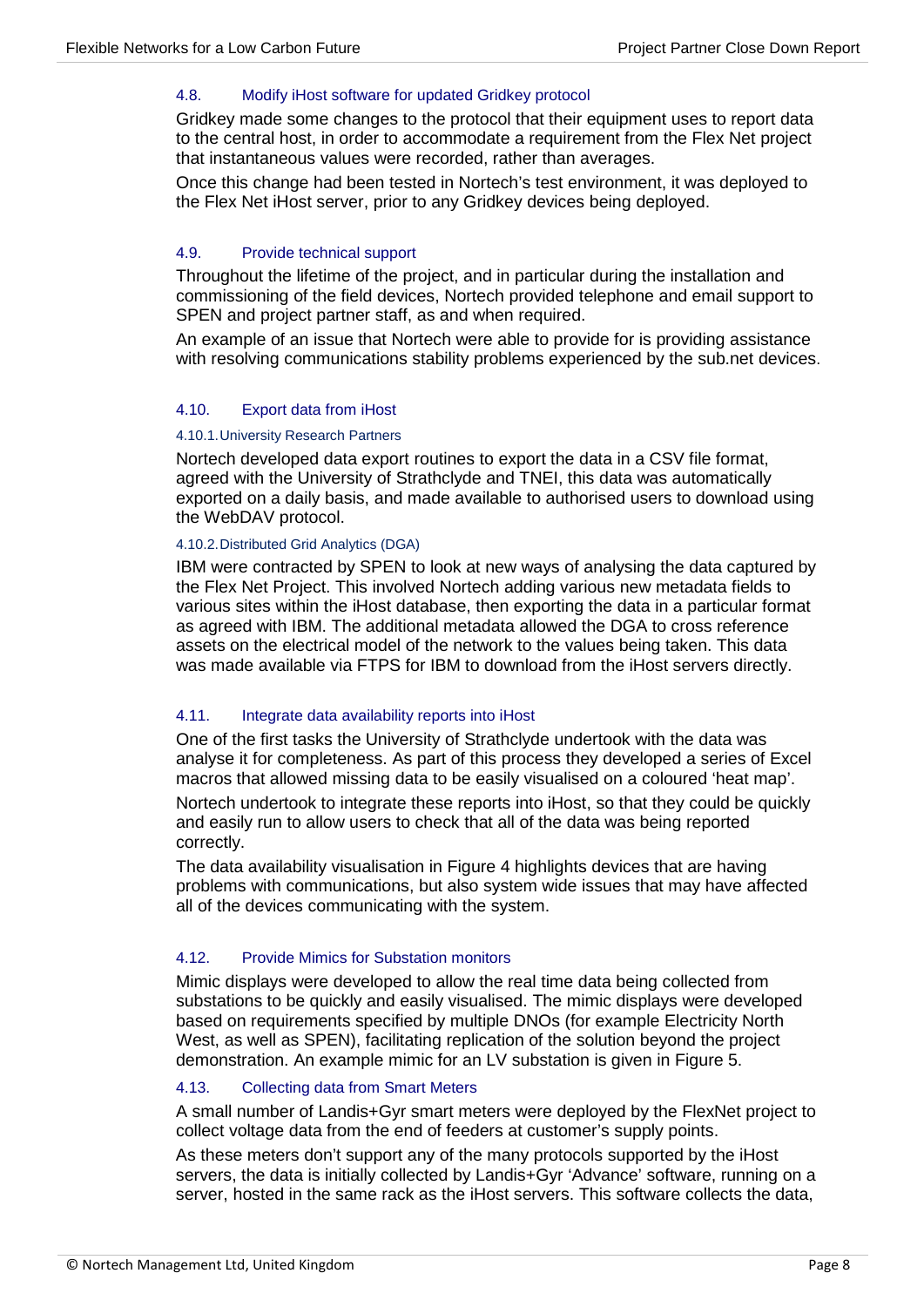then exports it in CSV format, where it is then passed to the iHost servers. The iHost servers import this CSV data and make it available alongside the data from the other monitoring equipment.



**Figure 4 - Data availability visualisation**



**Figure 5 - LV Substation overview mimic**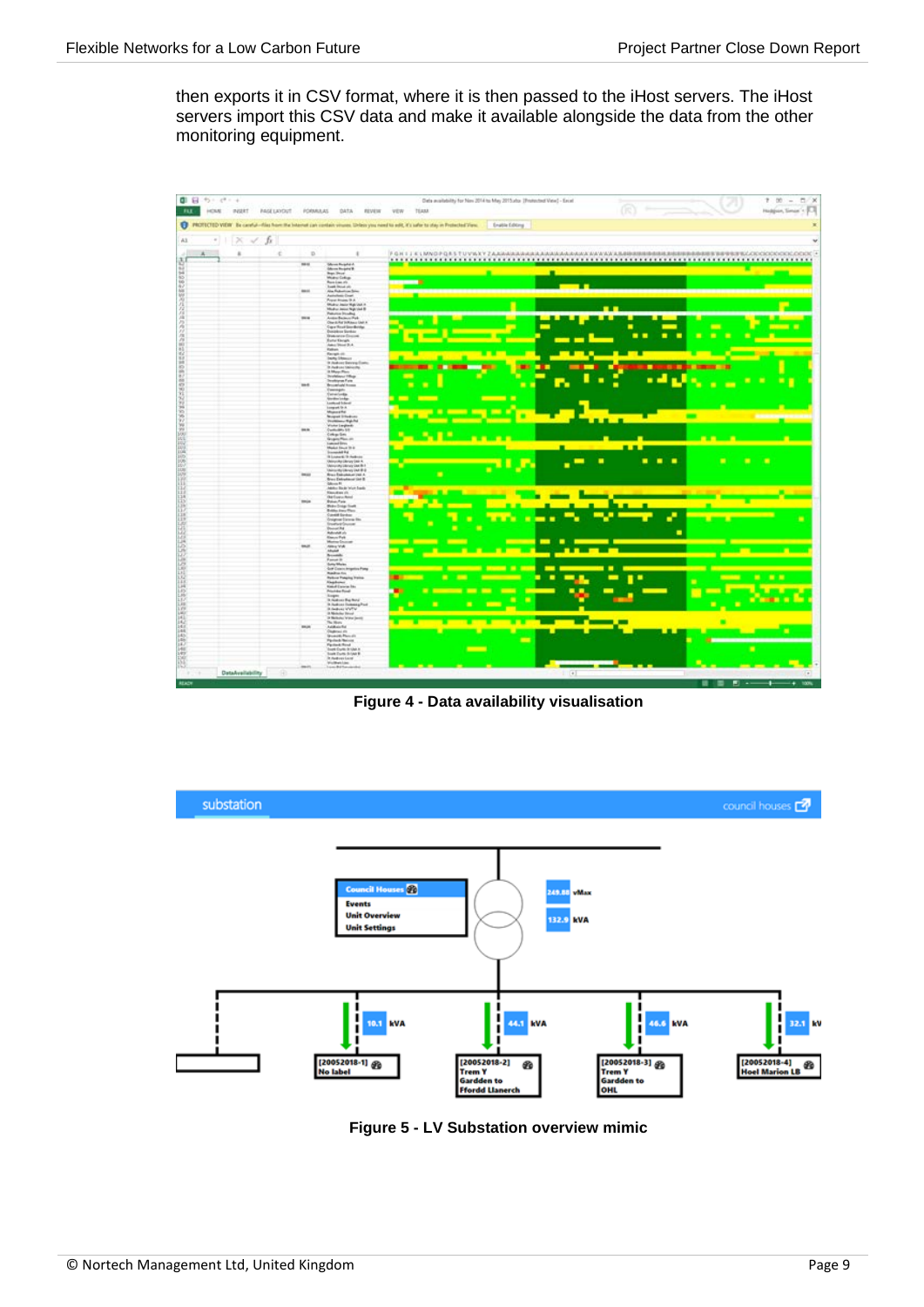# 5. The Outcomes of the Project

The following outcomes were achieved in this project:

- Implementation of a communications infrastructure, consisting primarily of an estate of SIM cards and associated VPN links to SIM card operators. This infrastructure was to be ready for service within several weeks of the start of the project, in order that data should be collected for early as possible for later analysis. GSM based communications were chosen as they provide good coverage over the project area, and can be deployed rapidly.
- Implementation of a data gathering platform. Nortech's iHost system was chosen to collect data from the remote field devices, procured by SPEN as part of this project. This had be maintained an operated throughout the project to ensure that data was collected from the devices in a timely manner, and that no data from field devices was lost. iHost was select as a single system that was able to support all of the types of monitoring equipment being deployed as part of the project. This meant that only one data collection system was required for the whole project, negating the complexity of deploying several systems. Modifying existing SPEN IT systems to accept data from the selected field devices would have been both costly and time consuming,
- Data hosting / dissemination. iHost acted the data historian for all of the substation data collected, and provided a platform for exporting it in the various formats required by parties in the project.
- Enhancements to iHost. Changes were required to iHost to improve the visualisation of the data, and support additional field devices. This included a mimic display to show data values for a substation in real time, and improvements to the iHost interactive trending features to allow the data to be easily visualised.
- Technical services and consultancy. Nortech provided technical assistance and consultancy throughout the duration of the project.

Field devices consisted of several types of equipment, installed in substations in the project two areas of Wrexham and St Andrews, the main types of equipment installed were:

- LV substation monitoring, GridKey MCUs installed at secondary substations to measure voltage, and outgoing feeder power flows. This is a self-contained unit that can monitor up to 5 LV ways. It includes an in built GPRS modem, and communicates using a proprietary protocol.
- HV substation monitoring, EMS Sub.net units installed at primary substations, to measure 11kV bus bar voltages, and outgoing feeder power flows. It communicates with iHost using the industry standard DNP3.0 protocol.
- Auto Recloser monitoring. Nortech Envoy units installed on several NOJA auto recloser points, to provide access to the voltage and power flow data collected by these devices. The Envoy uses DNP3.0 protocol to communicate with iHost.
- Weather Stations. At a select few Primary substations, weather stations were installed, to allow temperature, wind speed, wind direction and solar radiation to be measured and recorded as part of the dynamic thermal rating system
- Voltage Regulators. Nortech Envoys were used to collect data from two Cooper Voltage Regulators in North Wales and St Andrews. This data included voltages on either side of the regulator, power flows, and tap position.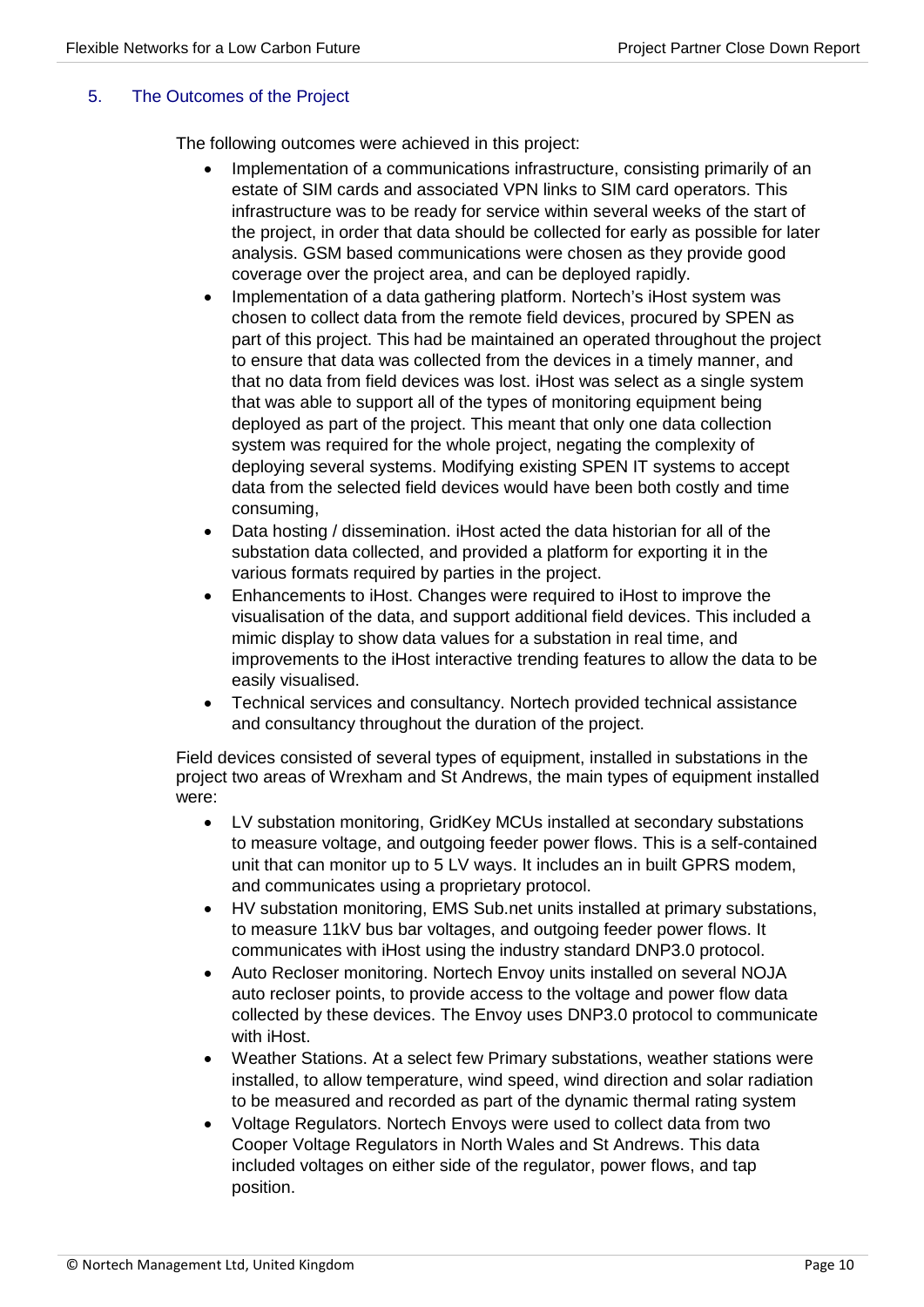• LV voltage supply monitors. A small number of Landis+Gyr smart meters were installed in end customer premises to allow the end of feeder voltages to be measured. These smart meters communicate using the standard metering protocol DLMS.

The total number of devices deployed by the project was as follows:

| <b>Device</b>             | Quantity |
|---------------------------|----------|
| <b>GridKey MCU</b>        | 157      |
| <b>EMS Sub.net</b>        | 65       |
| <b>NOJA Auto Recloser</b> | 28       |
| <b>Weather Station</b>    | 6        |
| Voltage Regulator         | 2        |
| LV supply monitor         | 10       |

Nortech's monitoring solution has led to the cost-effective acquisition of 7 billion data readings a year. This is an order of magnitude greater than the typical DNO's current level of readings for primary substation feeder loads.

# 6. Performance Compared to Original Project Aims, Objectives and Success Criteria

Nortech succeeded in the timely delivery of each of its project aims and objectives, as listed below:

- Requirements gathering from all stakeholders especially the data consumers;
- Design of overall system to ensure performance, data storage, data retrieval, back-up and security requirements were met;
- Modification of the existing iHost system to provide visualisation and reporting as required and specified by the users;
- Integration work with the substation monitoring devices to accept data into iHost;
- Integration work with 3rd party systems (for example, where iHost was an intermediary to convert proprietary data formats into standard data formats);
- Supply of SIM cards; and
- Supply, install and maintain the central server's hardware and software.

In summary, the project's monitoring aspects were deemed a success by Nortech, SPEN and the other project partners.

SPEN highly values Nortech's quality of customer service, professionalism and 'problem solver' attitude. This has led to downstream opportunities for the exploitation of FlexNet's outputs and benefits.

## 7. Required Modifications to the Planned Approach During the Course of the Project

For Nortech the project proceeded broadly as originally planned.

Once the initial requirements had been gathered, it became apparent that iHost may struggle to process the quantity of the data being captured by the project.

Improvements were made to the iHost data archive database and the process that moves data from the real time database to the archive database. Improvements to the archive database including improving the indexing on the data, this allows user queries to extract data from the database to be executed in a fraction of the time of the previous design.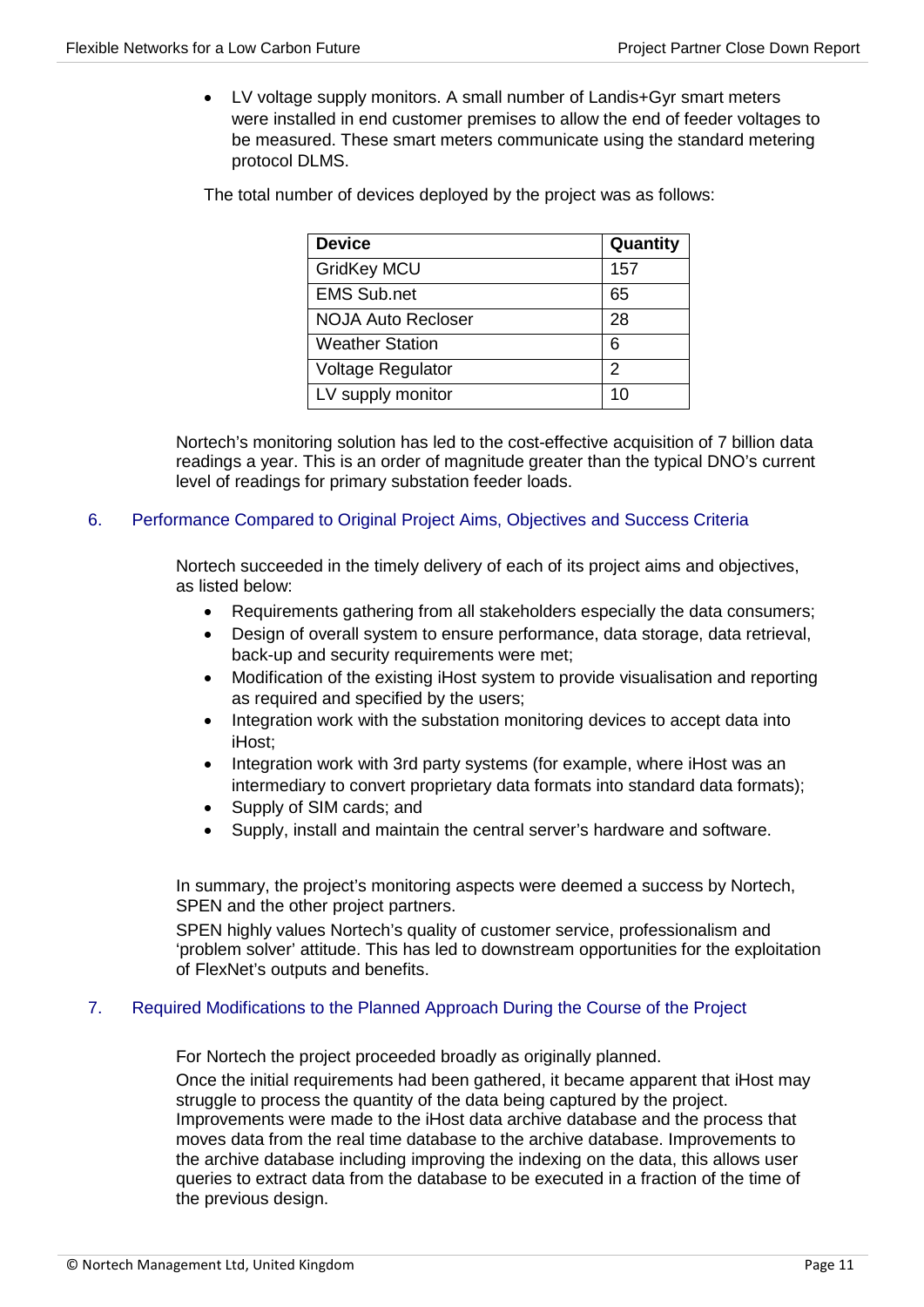# 8. Significant Variance in Expected Costs and Benefits

The costs for the communications and database (iHost) hosting services did increase proportionally in line with the project extended timescale, as the data would be required beyond the original planned date of the project cessation.

The benefits delivered by Nortech's iHost system and data capture, storage and availability did not vary significantly from the original plan. However, a number of additional benefits were realised during the course of the project:

- iHost is now able to monitor other types of devices, proving iHost as a concept for integrating multiple systems together for a "single point of truth";
- The technical support provided by Nortech to SPEN exceeded their expectations, not just in terms of the speed of response to technical issues but also because Nortech took ownership for system integration tasks and managed the constructive conversations with equipment suppliers on SPEN' behalf.

# 9. Lessons Learnt for Future Projects

The lessons learnt in delivering this project, from the monitoring, communications and data hosting perspectives, are summarised below:

- Engaging 3rd party suppliers to deliver externally hosted IT systems can be much quicker, and carry less risk than relying on the DNO internal IT departments to deliver new internally hosted solutions.
- 3rd party software cannot be relied upon to be defect free. Issues with the host software supplied by LV substation monitoring equipment suppliers and smart meter equipment suppliers have caused issues at times during the project.
- Poor cellular signal strength is not always easy to resolve, within a project area as large as the Flex Net project, there will always be areas where it is not possible to obtain a reliable cellular signal. For future projects, Nortech are recommending the use of Roaming SIM cards, these are able to select the network operator with the strongest signal at any particular location. The downside of roaming SIM cards is they are more expensive, particularly if large volumes of data are required.
- Off-site backups require high speed internet connections at both sites. Using the Nortech office broadband connection to send the backups offsite has proven to have insufficient bandwidth for a daily backup. Several cloud based backup services are now available, and these would probably make a more suitable final destination for the data.
- Better commissioning tests and checks when substation monitoring equipment is installed on site are required. Several problems were found late on in the project after equipment had been collecting data for over a year. This included voltages out by a factor of 10, and CTs incorrectly installed. Whilst it has been possible to correct a lot of the collected data, a more thorough commissioning process, utilizing iHost to validate data on the day of commissioning, would have removed further remedial actions.
- Currently exported data is available by pre-generated CSV files, however these are only accessible using a special WebDAV connection. Users without access to the WebDAV connection can download data on-demand from iHost using tool known as 'Analogue Readings by Time Intervals', which is rather tedious for downloading large quantities of data. A better approach would be to provide the CSV files for download from the iHost user interface.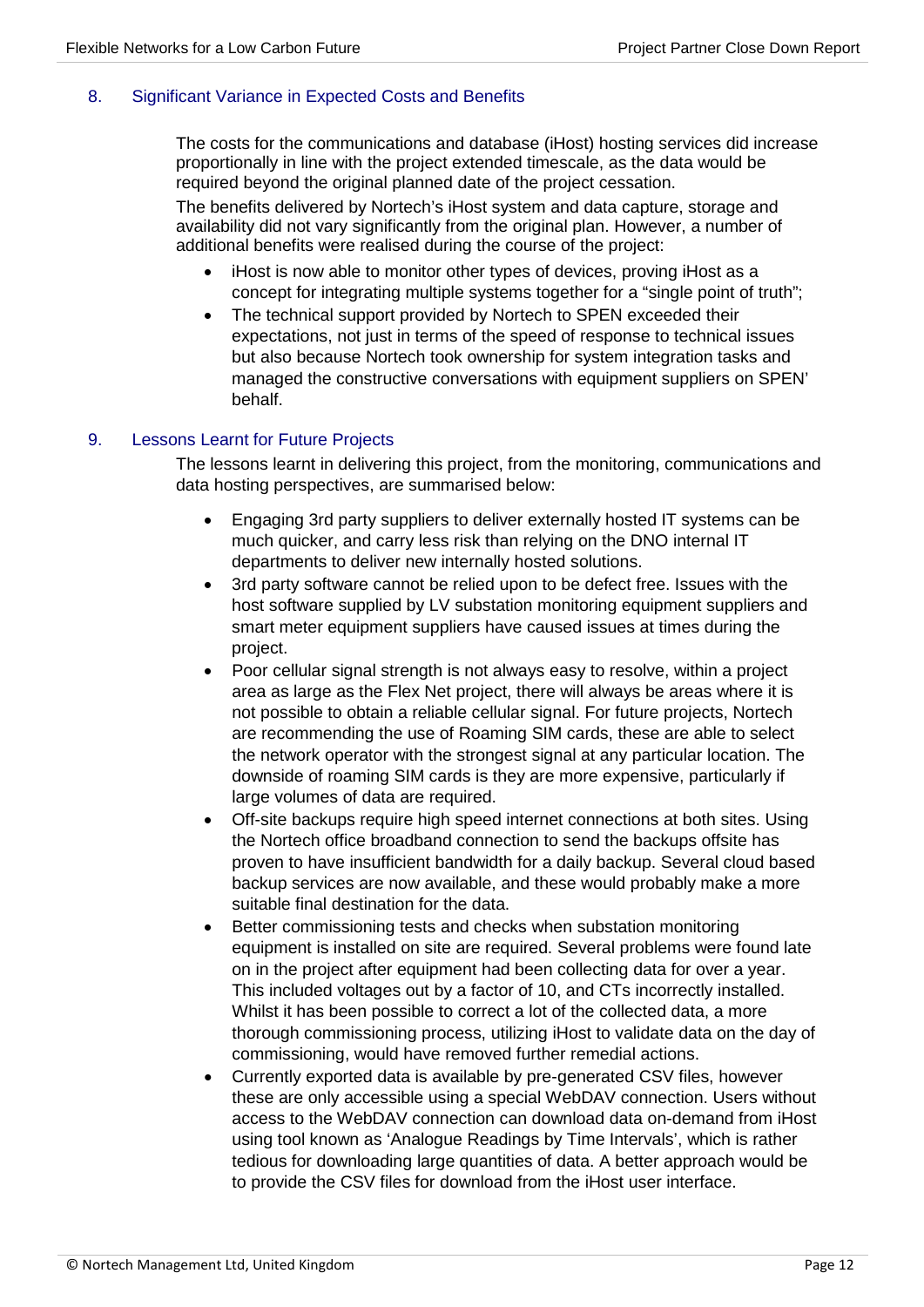Particularly if this allowed users to zip several weeks or months' worth of data together into a single file download.

- The tool used for carrying out the initial site radio surveys was rather complicated to use and required a high degree of radio network knowledge to correctly interpret the results. Since the project began, several simpler (and cheaper) tools have come to market, that make the task of selecting the best GSM network at a particular location much easier. Examples include the Dycon D2376.
- Experience from other projects that are collecting similar data has shown the large quantities of analogue data are more efficiently transferred to iHost using compressed CSV files, rather than DNP3.0 protocol. Further to this, this is normally easier for manufactures to implement, resulting in quicker deliveries and fewer software anomalies.
- The format of the CSV file export used to provide data to project partners doing data analysis, would be easier to consume, if it was standardised across the device types. Instead a different export format is currently used for each device type, this increases the amount of work that must be done to make use of the data.
- Completing the entry of the meta data required to export the data in the necessary format for the IBM DGA aspect of the project proved very time consuming. Unfortunately the provider of the data analytics tools had not been selected at the time the database was configured, had this requirement been anticipated at the start of the project, it would have been much more efficient to capture this information in the format needed by IBM as part of the initial site commissioning.
- The visualization (mimic) feature in iHost has become a very valuable tool in the equipment commissioning process for validating that equipment has been installed correctly.
- The practical experience of monitoring different types of devices has allowed historical data transfer capacities to be quantified. This has informed the specification of equipment (for example, SIM cards) in downstream projects, most notably the SPEN LCN Fund Tier-2 project "Accelerating Renewables Connections".
- This project has demonstrated that iHost can be used successfully, reliably and cost-effectively for the integration of a number of disparate systems and equipment types.

# 10. Planned Implementation

The communications infrastructure and data collection platform originally engineered for the FlexNe project is being retained by SPEN to provide data collection functionality to the Accelerating Renewable Connections (ARC) project.

SPEN are currently considering their requirements for substation monitoring to be deployed during the RIIO ED1 period, the system as it stands would be well places to collect the data from these devices as they are deployed in the field.

An iHost server has also recently been deployed within SPEN, with links to the Power On Fusion Distribution Management System, if substation monitoring equipment were communicating with this server, the data could be made available to control engineers in real time, to assist with network operating decisions.

iHost as a product is being continually enhanced to allow it to cope with ever larger volumes of data, and provide improvements to the tools and interfaces that allow users to work with the data stored within it. Already today it has been shown to be suitable for projects with larger numbers of monitored sites, more data points, and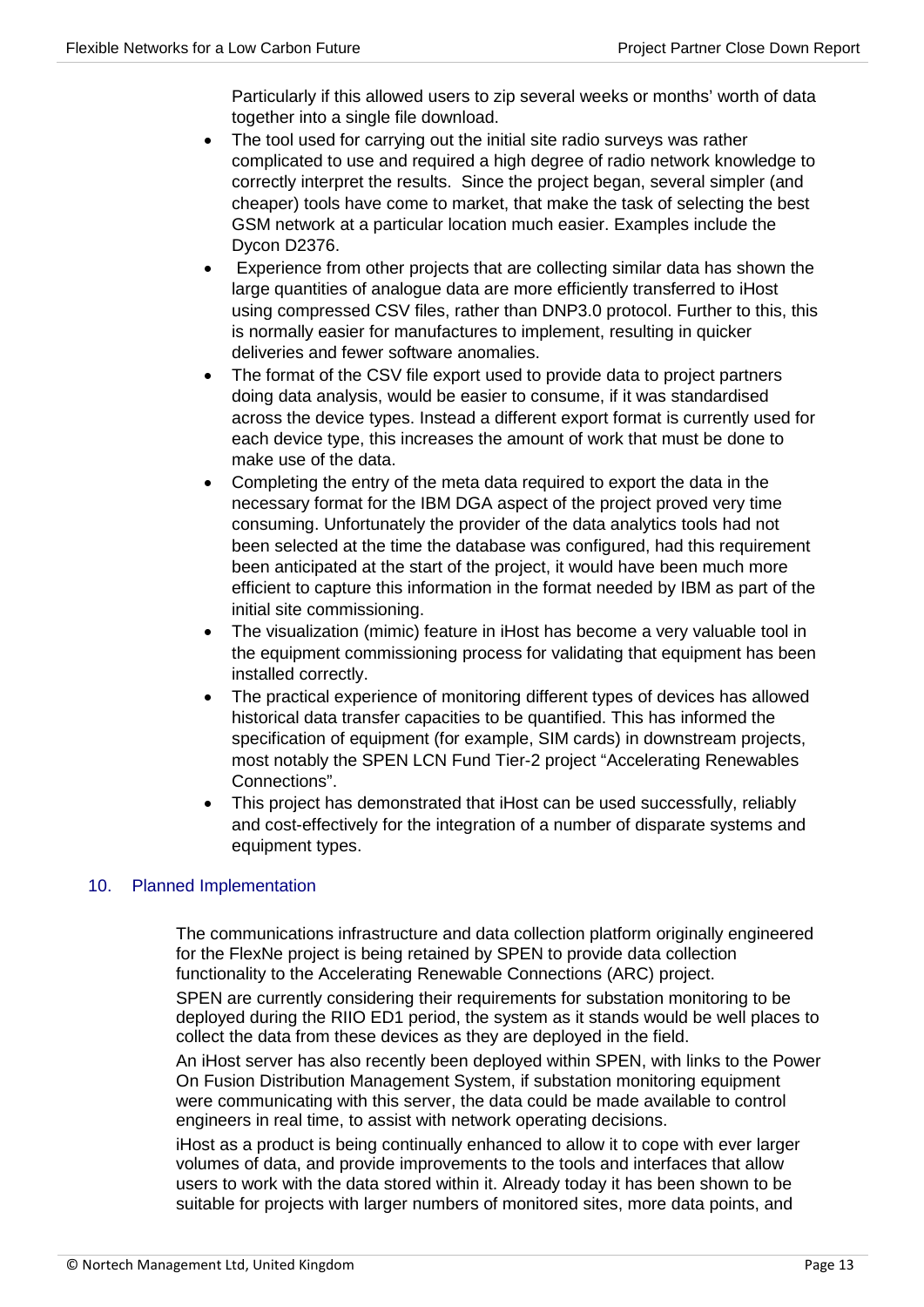higher reporting frequencies. In the future it will be suitable for very large scale business-as-usual applications.

## 11. Facilitate Replication

In order to facilitate replication of the monitoring and data hosting capabilities demonstrated in FlexNet, the following sections include a functional description of iHost, a replication methodology and the contact details for staff at Nortech. This information could be of particular interest to any DNOs or other stakeholders that have equipment monitoring, control or automation requirement or have a need for data transfer, data hosting and automated analytics solutions.

At the heart of Nortech's monitoring solution is iHost – a system which is already utilised to a greater or lesser extent by each of the UK DNOs. This makes the FlexNet monitoring solution, and the list of currently supported devices for monitoring, readily transferrable to other DNOs.

#### 11.1. Functional description of iHost

iHost has five primary functions:

- 1. Data concentration: iHost currently supports a number of equipment types, as summarised in Figure 6, concentrating the data from these devices into a repository with dual-redundancy.
- 2. Protocol conversion: Downstream of iHost, the system supports a number of standard and proprietary communication protocols including (but not limited to): DNP3; DNP3 secure; HTTP; HTTPS; FTP; FTPs; eMS; Gridkey MCU; Landis and Gyr; Horstmann; Nortroll; Kehui; Outram; Bowden; and many more. Upstream of iHost, the system supports standard communication links into DNOs' Network Management Systems, such as DNP3, IEC 60870-5-104 and IEC 60870-5-101.
- 3. Population management: This function of iHost allows the user to remotely configure field devices, capturing site-specific information (such as geographical coordinates) and associating it with the devices in a unique way.
- 4. Data historian: This function of iHost allows large volumes of data to be archived and available for retrieval at a later stage. An example of the growth in historian capabilities is summarized in the table below. In addition, data can be made available in a variety of different formats for post-processing (such as CSV files for MS Excel).
- 5. Data visualization: Data can be visualized in iHost in a number of ways: tabular format; interactive trending; and mimics of the physical system.

Nortech is continually developing iHost and its capabilities. For further details on iHost and its latest capabilities, please contact one of Nortech's delivery team as detailed in Section 11.3.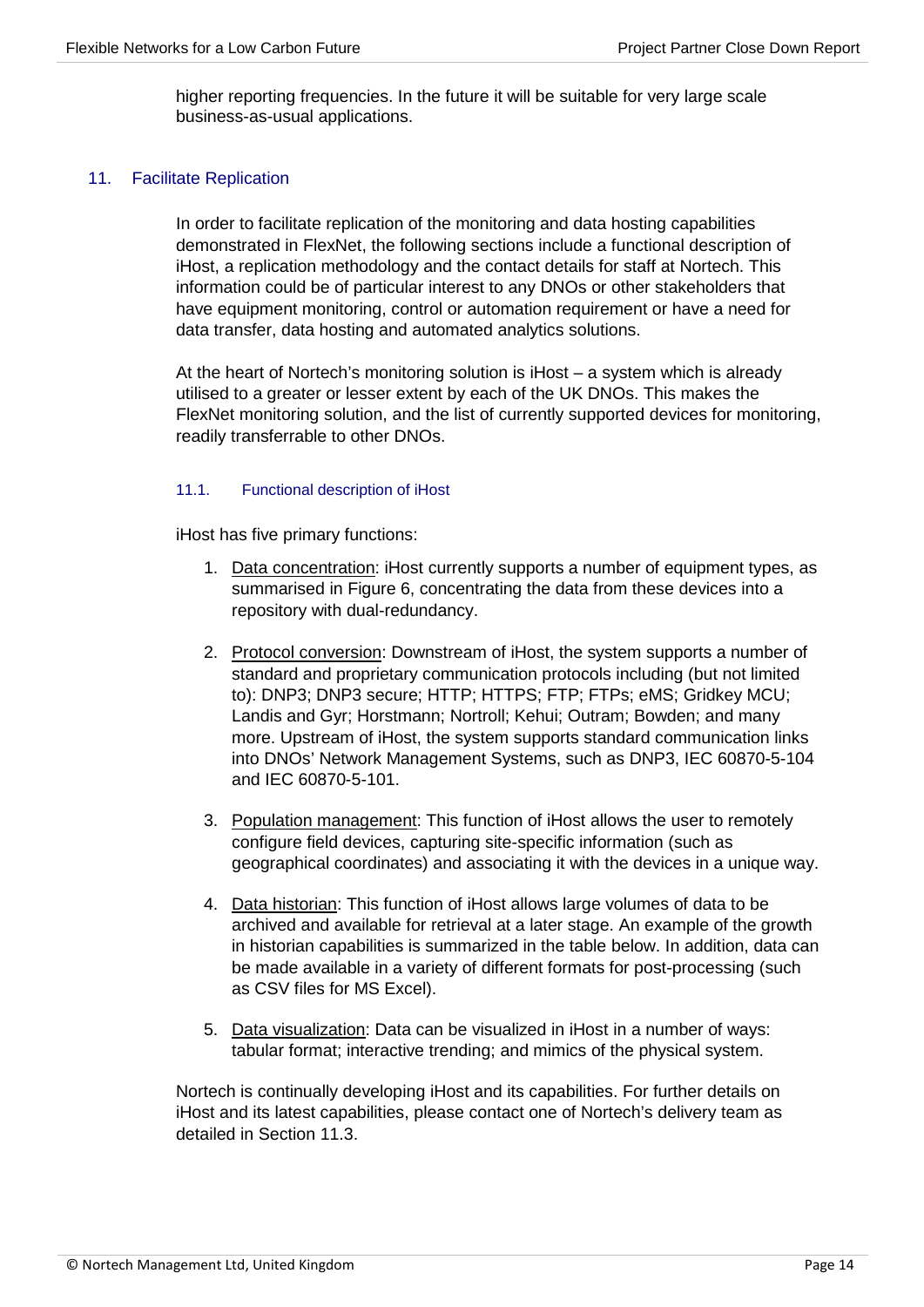| <b>Reference case</b>                            | Data requirement      |
|--------------------------------------------------|-----------------------|
| Typical primary substation feeders (current BaU) | 700m readings a year  |
| NPG's Customer-Led Network Revolution (LCN       | 1.1bn readings a year |
| Fund T-2)                                        |                       |
| SPEN' Flexible Networks for a Low Carbon         | 7bn readings a year*  |
| Future (LCN Fund T-2)                            |                       |
| ENW's Customer Load Active System Services       | 42bn readings a year* |
| LCN Fund T-2)                                    |                       |

\* iHost solution utilised for this volume of data



**Figure 6 – Field devices 'concentrated' by iHost**

# 11.2. Replication methodology for the Flex Net monitoring solution

The replication methodology for the Flex Net monitoring solution is outlined below:

- 1. Evaluate the monitoring needs of their project, how many devices, what parameters each device will monitor and how often each value needs recording;
- 2. Use the information in (1) to specify data hosting capacities and data transfer requirements (particularly for SIM cards);
- 3. Identify a secure location to host the servers, with good network connectivity and resilient site services (cooling and power);
- 4. Procure a private GPRS APN, with one or more GPRS networks;
- 5. Implement the connectivity from the APN to the server hosting location;
- 6. Put in place the necessary expertise to install and commission any required software (e.g. iHost, and any additional 3<sup>rd</sup> party software)